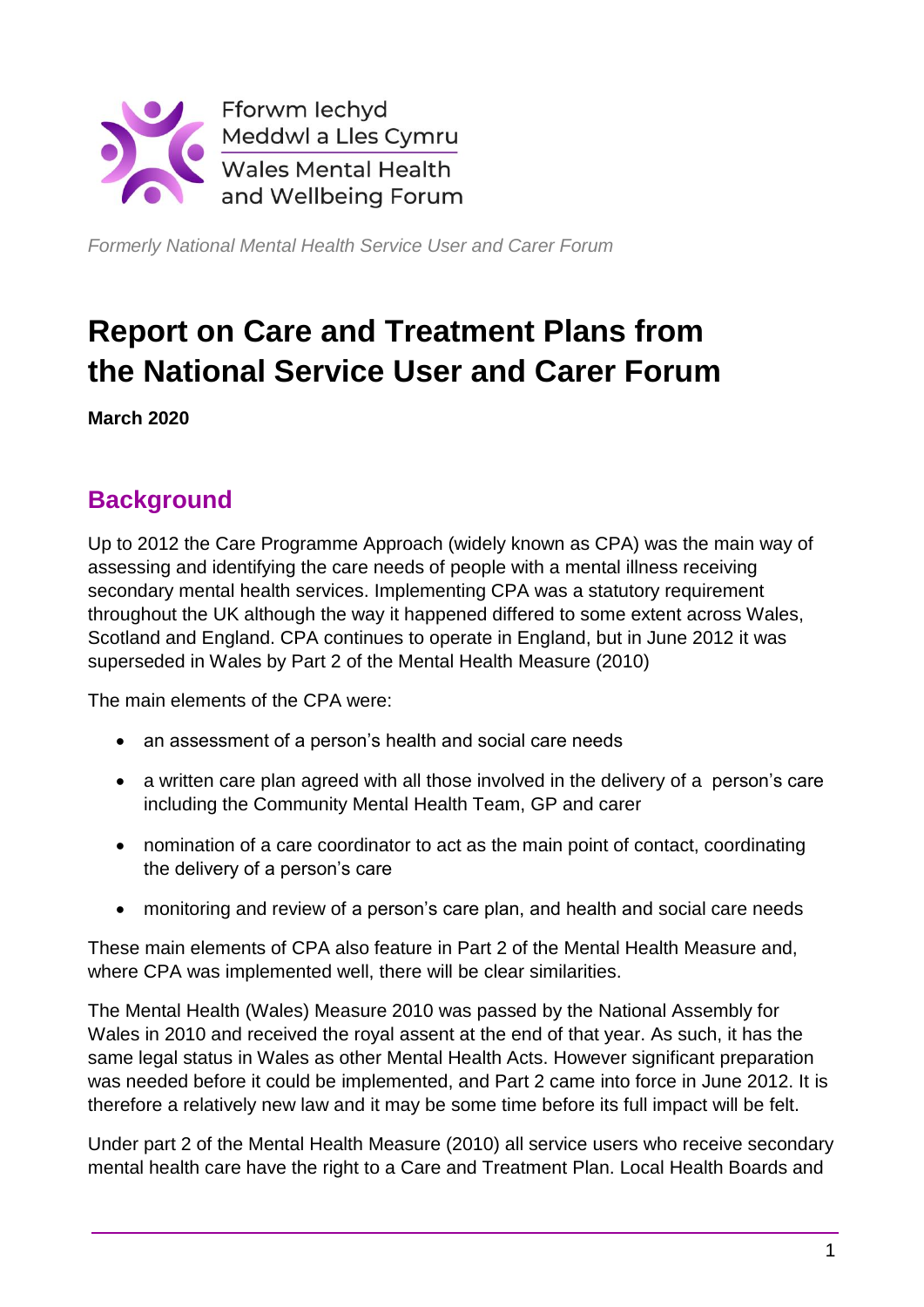Local Authorities have a joint duty to implement Part 2 of the measure and people who receive secondary Mental Health services have two important rights.

These are the right to have a care coordinator appointed to work with them to coordinate their care and treatment and the right to an individual and comprehensive care and treatment plan to assist their recovery.

The Measure is accompanied by a comprehensive code of practice which sets out what these rights should mean in practice. In brief summary it should mean

- holistic assessment to establish information from which care and treatment planning, and future work, can take place
- allocation of a care coordinator who will be a mental health professional with appropriate skills and qualifications (such as a social worker, mental health nurse, occupational therapist, psychologist or doctor) and who will be responsible for working with a person to agree a written Care and Treatment Plan.

The Care and Treatment Plan should consider at least eight areas of a person's life including

- Finance and money
- Accommodation
- Personal care and physical well-being
- Education and training
- Work and occupation
- Parenting or caring relationships
- Social, cultural or spiritual
- Medical and other forms of treatment including psychological interventions.

# **Introduction**

During 2017 NHS Delivery Unit (DU) all Wales reviewed the quality of Care and Treatment Planning (CTP) in Mental Health and Learning Disabilities across all health boards in Wales and was completed in November 2017 with the final Powys Teaching Health Board report being received on 30 January 2018.

The All Wales report reflected the outcomes of the review across all health boards and provided individual health boards with recommendations of improvements that needed to be made. The Mental Health and Learning Disabilities Directorate were required to develop a wider improvement plan that incorporated the DU's recommendations along with those from other inspections, for example Health Inspectorate Wales (HI)W, internal quality reviews and local audits.

The aim of the DU assurance review was to work with Health Boards (HBs) to gain a clearer understanding of the progress made in the delivery of effective care and treatment planning since the commencement of the Measure.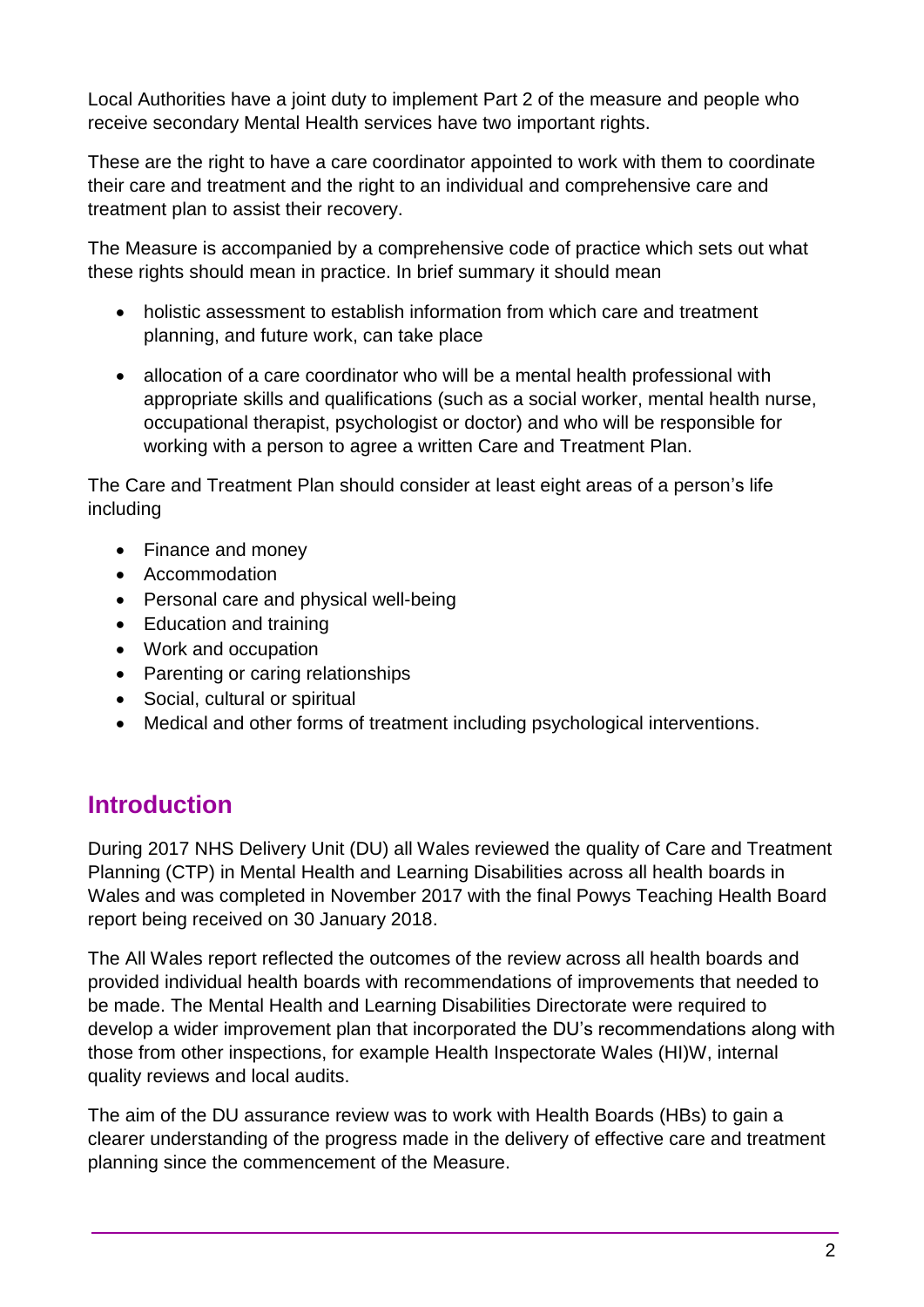When undertaking the review, specific consideration was given to the requirements of the Code of Practice to Parts 2 and 3 of the Measure. The review findings were to be used to support ongoing monitoring of the delivery of the Measure and the production of CTPs.

The methodology used for the DU's assurance review began with the development of terms of reference which were shared with each of the Health Boards. Field visits were undertaken to each Health Board and each of its partner Local Authorities (LAs). HBs were then asked to provide a range of information and to develop a programme for the Delivery Unit field visits incorporating all of the elements outlined in the terms of reference.

The two principle approaches used in the assurance review were a case note audit of CTPs and focus groups engaging multi-disciplinary teams, Service Users and carers and stakeholders. This information was then triangulated to draw conclusions and formulate recommendations and findings for the review.

### **The field visits focused upon the following areas relevant to ensuring the quality of the care and treatment planning processes:**

- The formal assessment processes used to determine needs and risks.
- The quality of care and treatment planning and evidence that outcomes are recorded against all of the eight areas of life relevant to the Service User.
- Evidence of an approach to assessment and planning which recognises and records the strengths of the Service User together with the resources available from family, friends and the local community to meet their needs (a 'strengths based' approach).
- The degree to which Service Users and their families and other informal carers are involved in the co-production of plans and in the review of these plans.
- The extent to which plans are holistic and person centred with outcomes that are specific, measurable, realistic and time bound (SMART).
- The recording of relapse indicators and the quality of contingency and crisis planning.
- Evidence of both the Service User and the Care Coordinator having signed the statutory CTP wherever practicable or evidence for the reasons why this was not possible.

## **Findings of the DU review**

The review concluded that Health Boards and their partner LAs were meeting their statutory duties, ensuring that those people with 'relevant patient' status are, in the majority of cases, being provided with a Care Co-ordinator and that a CTP is being produced for that 'relevant patient'.

However, the review found that the quality of CTPs was generally poor. CTP outcomes were not routinely; specific, measurable, attainable, realistic and time-bound (SMART). As such CTPs outcomes were frequently not measurable.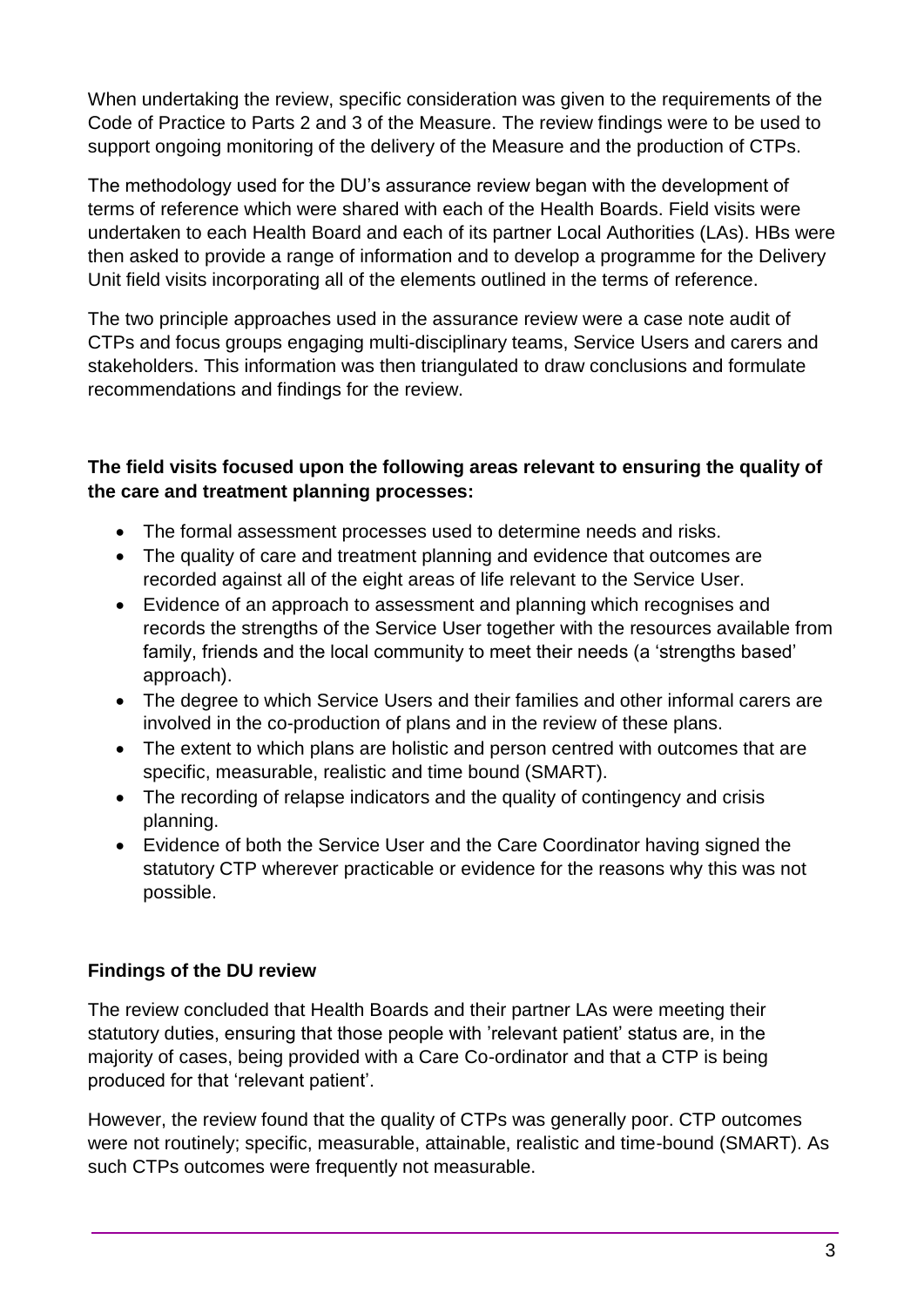Assessment and review processes were variable and frequently predated the commencement of the Measure.

The consequences were that they were not always tailored to the formulation of the CTP, can lead to duplication and did not always allow for a proportionate approach to delivery of the Measure.

Importantly the Measure was not being used as the central document to coordinate and review treatment and care, nor are service users or carers being routinely engaged in the formulation of their CTP as the Measure intended. This led to frustration by staff and service users alike

### **Workshop at National Service User and Carer Forum on 31st July 2019**

Following engagement events held in Powys on CTP's where a number of issues were raised, it was felt it was important that a workshop be held to gather the views of the Forum on the plans, especially what works well, what doesn't work well and what changes could be made to them. The feedback would form a report to be taken to the NPB to help inform the discussion around what is a very important aspect of an individual's care. During the workshop the questions were divided into three separate points and people were asked in groups to comment on each one.

Below is a brief summary of the feedback from the questions.

#### **What works well?**

- When the CTP is updated regularly
- When everyone involved in completing it knows what needs updating
- When the person is involved in CTP and agrees with it.
- Meaningful conversation to address person's needs
- Gives CPN'S guidelines as to what should be done.
- Needs to be a living document
- Only works if plan is implemented
- Long term goals and steps
- Recognise achievements
- Relapse triggers
- Personalised, signatures
- Focus on 6 areas of life
- Encourages interaction and assessment between service user and care coordinator.
- Involving other services
- Can/ should be holistic

#### **What does not work well?**

• Fitting everything on to one page and not flexible enough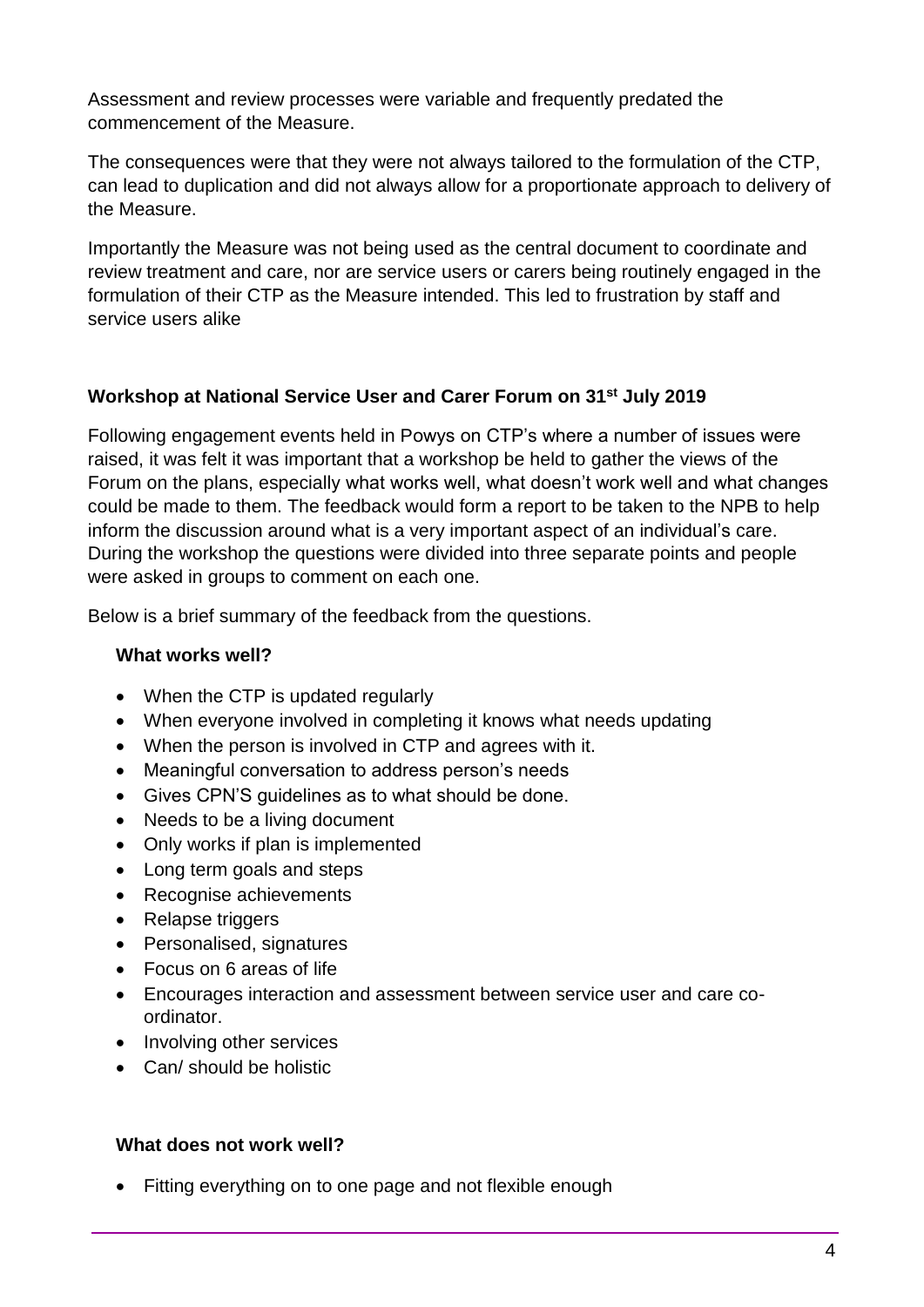- Format 'hamstrings' professionals
- When CTP not implemented
- When changes in staffing
- When promises e.g. appointment times are not kept and no information given
- When client is late … "not engaging"
- When people don't know they have CTP
- Awareness of rights under the Mental Health Measure
- When care co-ordinator writes plan alone
- Name is wrong should be recovery plan
- Needs not always met
- Service users not aware of the plan
- Lack of quality/ lack of understanding
- Emphasis on meeting targets rather than quality
- Crisis plans can be poor
- Unrealistic recommendations/ advice
- Not really prioritised/ importance
- Lack of support to attend activities and other services
- Not everyone has a computer or can afford one
- Living document with fuller information
- Electronic
- Staff fully trained and understand the importance.

#### **What changes would you like to see to the Care and Treatment Plan?**

- Better crisis plans
- Better relapse signatures
- Clarity of purpose and process
- Keep people involved
- Better access to review when needed
- Referral (direct) to social groups that are appropriate
- 'What matters to me' conversation
- Mandatory 'social prescribing'
- Consistency in sending/ giving CTP to service user and explanation
- When CTP is updated regularly
- Induction to CTP
- Agreed outcomes
- Regular review
- Safe place/ people
- Crisis plan
- Carer CTP
- Make sure it is implemented
- Need what to do in crisis
- Agreement to plan at beginning of document and not at end
- Involvement of carers if service user agrees and/ or person's network